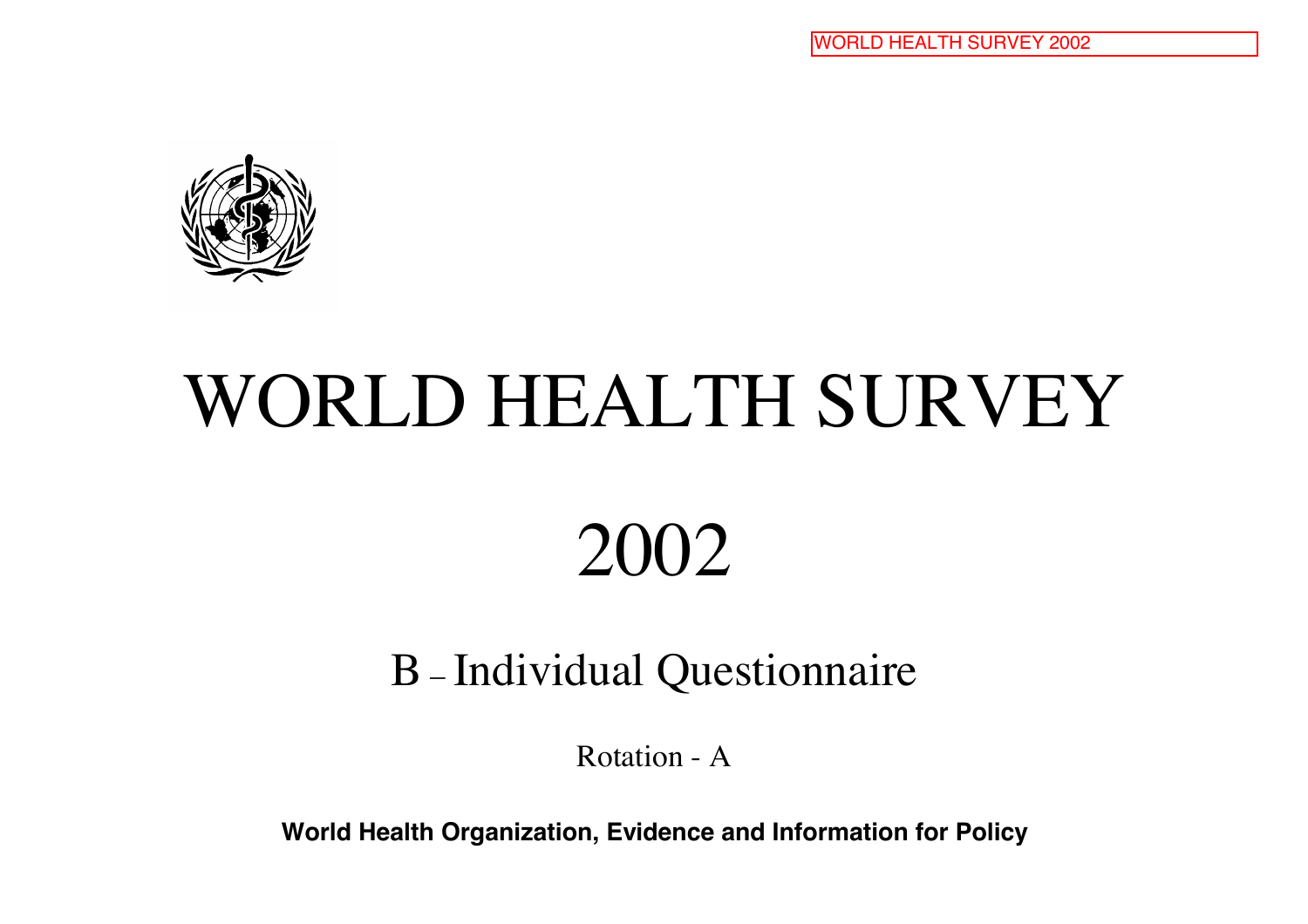**5000. Mortality** Time Begin: \_\_\_: \_\_\_

**Section A - Birth History** *(Women only)* 

**These questions are to be asked of all women respondents of reproductive (18-49) yrs age.**

 *CHECK SEX: Female CONTINUE………………………Male GO TO SECTION 5100* 

 *CHECK AGE: Aged between 18 – 49 GO TO 5000…….Aged 50 or over GO TO SECTION 5100* .

| Q5000 | Now, I would like to ask you about all the births you have had during<br>your life. Have you ever given birth?                                                       |            |    |                   |                | 1. Yes                 |                     |            |                      |                                     |    | 5. No      |                |                                           |              |            |                | If No: Go to<br>Q5100 |
|-------|----------------------------------------------------------------------------------------------------------------------------------------------------------------------|------------|----|-------------------|----------------|------------------------|---------------------|------------|----------------------|-------------------------------------|----|------------|----------------|-------------------------------------------|--------------|------------|----------------|-----------------------|
|       |                                                                                                                                                                      | a. Child 1 |    | <b>b.</b> Child 2 |                | $\mathbf{c}$ . Child 3 |                     | d. Child 4 |                      | $\left  \textbf{e} \right.$ Child 5 |    | f. Child 6 |                | $\left  \mathbf{g}. \text{Child} \right $ |              | h. Child 8 |                |                       |
| Q5001 | Name                                                                                                                                                                 |            |    |                   |                |                        |                     |            |                      |                                     |    |            |                |                                           |              |            |                |                       |
| Q5002 | Month / Year of $Birth$ (eg. Feb -02)<br><b>AFTER RECORDING THE</b><br><b>INFORMATION ABOUT ALL BIRTHS,</b><br>UNDERLINE THE LAST BIRTH AND<br>THE NAME OF THE CHILD |            |    |                   |                |                        |                     |            |                      |                                     |    |            |                |                                           |              |            |                |                       |
| Q5003 | Sex                                                                                                                                                                  | F          | M  | $F_{\rm}$         | M              | F                      | M<br>$\mathfrak{D}$ | F          | M<br>2               | $F_{\rm}$                           | M  | $F_{\rm}$  | M              | F                                         | $\mathbf{M}$ | $F_{\rm}$  | M              |                       |
| Q5004 | Whether alive                                                                                                                                                        | Yes        | No | Yes               | N <sub>o</sub> | Yes                    | N <sub>o</sub>      | Yes        | N <sub>o</sub><br>51 | Yes                                 | No | Yes        | N <sub>o</sub> | Yes                                       | No           | Yes        | N <sub>o</sub> | If No, Go to<br>Q5007 |
| Q5005 | a) Current age in Years:<br>Use Years for children older than 5 years and<br>adults                                                                                  | YY:        |    | YY:               |                | YY:                    |                     | YY:        |                      | YY:                                 |    | YY:        |                | YY:                                       |              | YY:        |                |                       |
|       | b) Current age in <b>Months</b> :<br>Use Months for children between 2 months<br>and 5 years of age                                                                  | MM:        |    | MM:               |                | MM:                    |                     | MM:        |                      | MM:                                 |    | MM:        |                | MM:                                       |              | MM:        |                |                       |
|       | c) Current age in Days:<br>Use Days for infants below 2 months of age                                                                                                | DD:        |    | DD:               |                | DD:                    |                     | DD:        |                      | DD:                                 |    | DD:        |                | DD:                                       |              | DD:        |                |                       |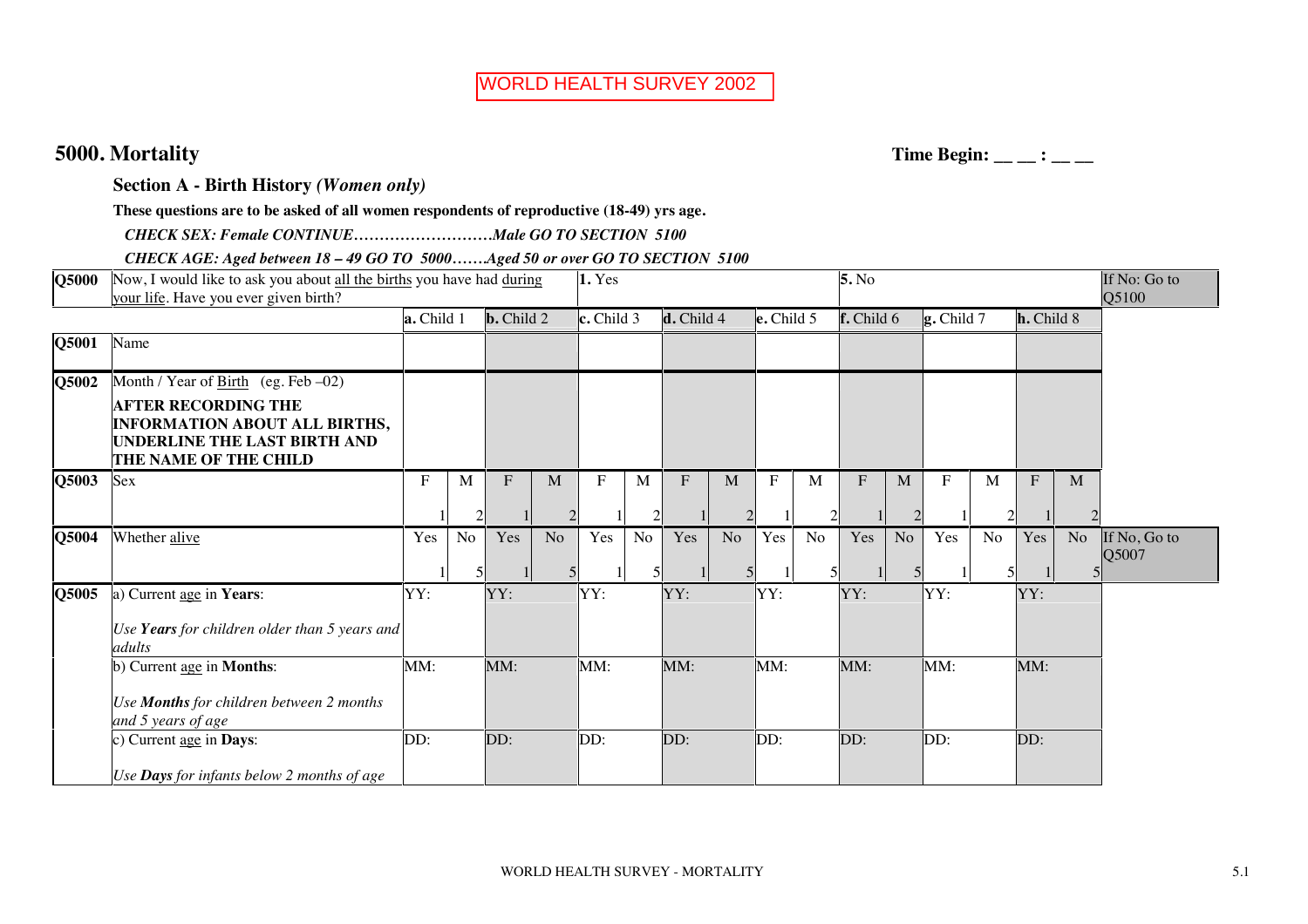|                           |                                                                                        | a. Child 1 |                | <b>b.</b> Child 2        |                | $\mathbf c$ . Child 3 |                                       | d. Child 4 |                                            | $\mathbf{e}$ . Child 5 |                                | f. Child 6 |                | g. Child 7 |                | h. Child 8 |                |
|---------------------------|----------------------------------------------------------------------------------------|------------|----------------|--------------------------|----------------|-----------------------|---------------------------------------|------------|--------------------------------------------|------------------------|--------------------------------|------------|----------------|------------|----------------|------------|----------------|
| Q5006                     | Is the child currently living with you?                                                | Yes        | No             | Yes                      | No             | Yes                   | N <sub>o</sub>                        | Yes        | N <sub>o</sub>                             | Yes                    | No                             | Yes        | N <sub>o</sub> | Yes        | N <sub>o</sub> | Yes        | N <sub>o</sub> |
|                           |                                                                                        |            |                |                          | 5              |                       | 5                                     |            | 5                                          |                        | 5                              |            | 5              |            | 5              |            |                |
| $\overline{\text{Q}5007}$ | Month / Year of death                                                                  |            |                |                          |                |                       |                                       |            |                                            |                        |                                |            |                |            |                |            |                |
| Q5008                     | a) Age at death in: Days                                                               | DD:        |                | DD:                      |                | DD:                   |                                       | DD:        |                                            | DD:                    |                                | DD:        |                | DD:        |                | DD:        |                |
|                           | Use Days for infants below 2 months of age<br>b) Age at death in: Months               | MM:        |                | $\overline{\text{MM}}$ : |                | MM:                   |                                       | MM:        |                                            | MM:                    |                                | MM:        |                | MM:        |                | MM:        |                |
|                           | Use Months for children between 2 months<br>and 5 years of age                         |            |                |                          |                |                       |                                       |            |                                            |                        |                                |            |                |            |                |            |                |
|                           | c) Age at death in: Years                                                              | YY:        |                | YY:                      |                | $\overline{YY}$       |                                       | YY:        |                                            | $\overline{YY:}$       |                                | YY:        |                | YY:        |                | YY:        |                |
|                           | Use Years for children older than 5 years and<br>adults                                |            |                |                          |                |                       |                                       |            |                                            |                        |                                |            |                |            |                |            |                |
| Q5009                     | Did s/he have fever?                                                                   | Yes        | N <sub>o</sub> | Yes                      | N <sub>o</sub> | Yes                   | No                                    | Yes        | No.                                        | Yes                    | No                             | Yes        | N <sub>o</sub> | Yes        | N <sub>o</sub> | Yes        | No.            |
| Q5010                     | Was the fever continuous $(1)$ or on and off<br>(5)?                                   |            |                |                          | 5              |                       | 5<br>5                                |            |                                            |                        |                                |            |                |            |                |            |                |
| Q5011                     | Was the fever associated with<br>chills/shivering?                                     | Yes        | No             | Yes                      | N <sub>o</sub> | Yes                   | No<br>5                               | Yes        | N <sub>o</sub><br>5                        | Yes                    | No<br>$\overline{\phantom{0}}$ | Yes        | N <sub>o</sub> | Yes        | No             | Yes        | N <sub>o</sub> |
| Q5012                     | Did s/he have convulsions or fits?                                                     | Yes        | N <sub>o</sub> | Yes                      | N <sub>o</sub> | Yes                   | N <sub>o</sub>                        | Yes        | N <sub>o</sub><br>$\overline{\mathcal{L}}$ | Yes                    | No<br>$\overline{\phantom{0}}$ | Yes        | No             | Yes        | N <sub>o</sub> | Yes        | N <sub>o</sub> |
| Q5013                     | Was the child unconscious for more than a<br>day during the illness that led to death? | Yes        | N <sub>o</sub> | Yes                      | N <sub>o</sub> | Yes                   | 5<br>N <sub>o</sub><br>$\overline{2}$ | Yes        | No<br>5                                    | Yes                    | No                             | Yes        | No             | Yes        | No             | Yes        | No             |
| Q5014                     | Did s/he have a stiff neck?                                                            | Yes        | No             | Yes                      | N <sub>o</sub> | Yes                   | N <sub>o</sub>                        | Yes        | No                                         | Yes                    | No                             | Yes        | N <sub>o</sub> | Yes        | No             | Yes        | No.            |
| Q5015                     | Did s/he have a cough?                                                                 | Yes        | N <sub>o</sub> | Yes                      | N <sub>o</sub> | Yes                   | $\overline{\mathcal{L}}$<br>No        | Yes        | $\overline{\mathbf{5}}$<br>N <sub>o</sub>  | Yes                    | <b>No</b>                      | Yes        | N <sub>o</sub> | Yes        | No             | Yes        | N <sub>o</sub> |
|                           |                                                                                        |            |                |                          | 5              |                       | 5                                     |            | 5                                          |                        |                                |            |                |            | 5              |            |                |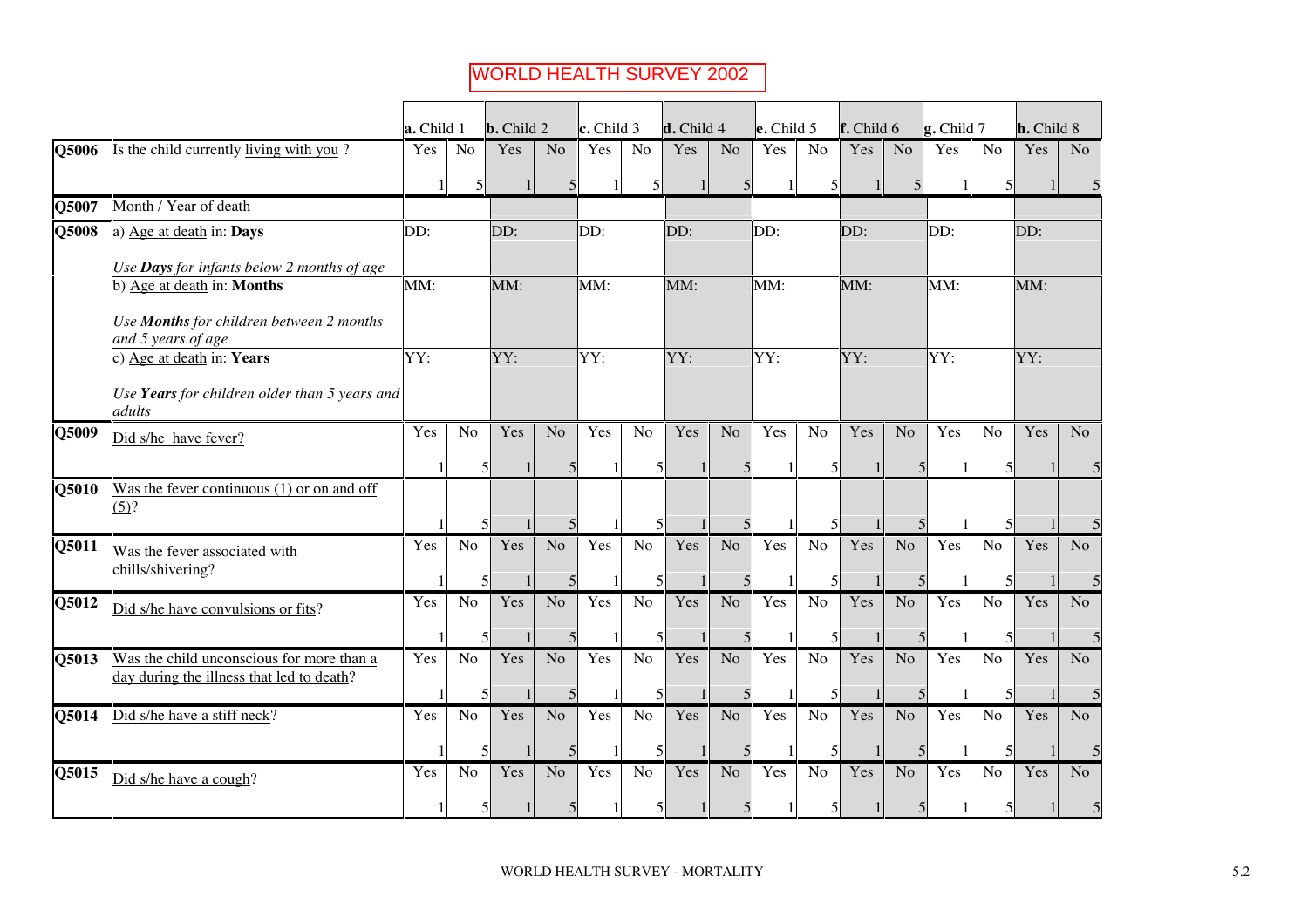|       |                                                                                                      | a. Child 1 |                | <b>b.</b> Child 2 |                | $\lfloor$ c. Child 3 |                | d. Child 4 |                | $\left  \mathbf{e}. \right $ Child 5 |                | f. Child 6 |                | $\left  \mathbf{g}. \right $ Child 7 |                | h. Child 8 |                |
|-------|------------------------------------------------------------------------------------------------------|------------|----------------|-------------------|----------------|----------------------|----------------|------------|----------------|--------------------------------------|----------------|------------|----------------|--------------------------------------|----------------|------------|----------------|
| Q5016 | If yes, was it $(1)$ dry, $(2)$ productive, $(3)$ with<br>$\boldsymbol{\phi}$ blood, (4) or unknown? |            |                |                   |                |                      |                |            |                |                                      |                |            |                |                                      |                |            |                |
| Q5017 | Did s/he have fast breathing?                                                                        | Yes        | N <sub>0</sub> | Yes               | N <sub>o</sub> | Yes                  | N <sub>o</sub> | Yes        | N <sub>o</sub> | Yes                                  | N <sub>o</sub> | Yes        | N <sub>o</sub> | Yes                                  | N <sub>0</sub> | Yes        | N <sub>o</sub> |
| Q5018 | Did s/he have in drawing of the chest while<br>breathing?                                            | Yes        | N <sub>0</sub> | Yes               | No             | Yes                  | N <sub>o</sub> | Yes        | N <sub>o</sub> | Yes                                  | N <sub>o</sub> | Yes        | No             | Yes                                  | N <sub>0</sub> | Yes        | N <sub>0</sub> |
| Q5019 | Did s/he have diarrhea?                                                                              | Yes        | N <sub>o</sub> | Yes               | N <sub>o</sub> | Yes                  | N <sub>o</sub> | <b>Yes</b> | N <sub>o</sub> | Yes                                  | N <sub>o</sub> | Yes        | N <sub>o</sub> | Yes                                  | N <sub>o</sub> | Yes        | N <sub>o</sub> |
| Q5020 | Was there visible blood in the stools?                                                               | Yes        | N <sub>o</sub> | Yes               | N <sub>o</sub> | Yes                  | N <sub>o</sub> | <b>Yes</b> | N <sub>o</sub> | Yes                                  | N <sub>o</sub> | Yes        | N <sub>o</sub> | Yes                                  | N <sub>o</sub> | Yes        | N <sub>o</sub> |

5 . *Complete columns for all children.* 

#### **Section B: Assessment of Adult Mortality**  ..

| <b>B 1 : Sibling Survivorship</b> To be asked of primary respondent. See explanatory notes in training manual. |  |  |  |
|----------------------------------------------------------------------------------------------------------------|--|--|--|
|                                                                                                                |  |  |  |

| Q5100        | Please write line number from Household roster, using numbers<br>between $0400$ and $0413$ . Line number |  |
|--------------|----------------------------------------------------------------------------------------------------------|--|
| Q5101        | How many children did your mother give birth to, including you ? No. of<br>births to natural mother:     |  |
| <b>O5102</b> | How many births did your mother have before you were born? No. of<br>preceding births:                   |  |
| Q5103        | How many births did your mother have after you were born? No. of<br>succeeding births:                   |  |

*Interviewer*: *Include all siblings* (e. g. step siblings, born to the same mother). Check sum of Q5102 and Q5103 and ensure equality with (Q5101 minus 1).

#### INTERVIEWER: IN THE FOLLOWING QUESTION MARK RESPONDENT BY PUTTING IN Q5107 THE VALUE OF ZERO

Now I would like you to list for me details of all your siblings form oldest to youngest (including yourself)

*Complete columns for all siblings.*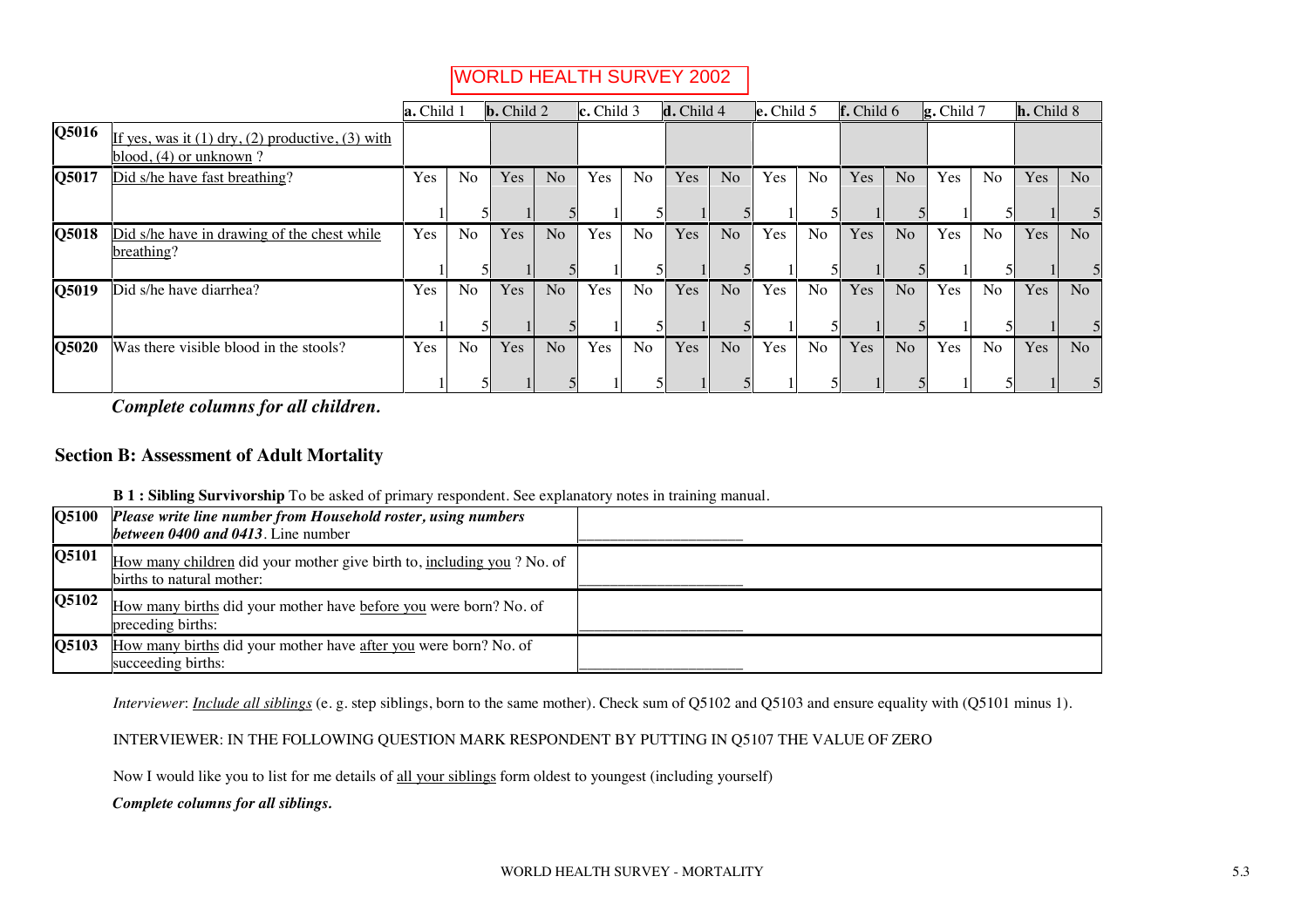|                           | If 2 or more births, continue here, starting<br>with eldest child                                         |           |                | <b>a.</b> Sibling 1 <b>b.</b> Sibling 2 |                                | c. Sibling $3 \text{ d. Sibling } 4$ |                     |     |                                |     |                     | <b>e.</b> Sibling 5 <b>f.</b> Sibling 6 |                | $\vert$ g. Sibling 7 |                     | <b>h.</b> Sibling 8 |              |
|---------------------------|-----------------------------------------------------------------------------------------------------------|-----------|----------------|-----------------------------------------|--------------------------------|--------------------------------------|---------------------|-----|--------------------------------|-----|---------------------|-----------------------------------------|----------------|----------------------|---------------------|---------------------|--------------|
| Q5104                     | Name                                                                                                      |           |                |                                         |                                |                                      |                     |     |                                |     |                     |                                         |                |                      |                     |                     |              |
| Q5105                     | Sex                                                                                                       | ${\bf F}$ | M              | F<br>$\overline{2}$                     | $\mathbf{M}$<br>$\overline{2}$ | F                                    | M<br>$\overline{2}$ | F   | $\mathbf{M}$<br>$\overline{2}$ | F   | M<br>$\overline{c}$ | F                                       | M              | F                    | M<br>$\overline{c}$ | F                   | $\mathbf{M}$ |
| Q5106                     | Month/ Year of birth, e.g. Feb-02                                                                         |           |                |                                         |                                |                                      |                     |     |                                |     |                     |                                         |                |                      |                     |                     |              |
| Q5107                     | What is the age difference (in years) between<br>you and [NAME]?                                          |           |                |                                         |                                |                                      |                     |     |                                |     |                     |                                         |                |                      |                     |                     |              |
| Q5108                     | Is [NAME] still alive?                                                                                    | Yes       | N <sub>o</sub> | Yes                                     | N <sub>o</sub>                 | Yes                                  | N <sub>o</sub>      | Yes | No                             | Yes | No                  | Yes                                     | N <sub>o</sub> | Yes                  | N <sub>o</sub>      | Yes                 | No.          |
| $\overline{\text{Q}5109}$ | How often are you in contact with [NAME] in<br>person, by phone, mail or other means of<br>communication? |           |                | 5                                       | 5                              |                                      | 5                   |     | 5                              | 1   | 5                   |                                         |                |                      | 5                   |                     | 5            |
|                           | 1. Weekly<br>2. Monthly                                                                                   |           |                |                                         |                                |                                      |                     |     |                                |     |                     |                                         |                |                      |                     |                     |              |
|                           | 3. Yearly<br>4. Every 2-3 years                                                                           |           |                |                                         |                                |                                      |                     |     |                                |     |                     |                                         |                |                      |                     |                     |              |
|                           | 5. Every 3 years or more                                                                                  |           |                |                                         |                                |                                      |                     |     |                                |     |                     |                                         |                |                      |                     |                     |              |
| Q5110                     | If YES to 5108, how old is [NAME]?                                                                        |           |                |                                         |                                |                                      |                     |     |                                |     |                     |                                         |                |                      |                     |                     |              |
| Q5111                     | If NO to 5108, how old was [NAME] when<br>died?                                                           |           |                |                                         |                                |                                      |                     |     |                                |     |                     |                                         |                |                      |                     |                     |              |
| Q5112                     | How many years ago did [NAME] die?                                                                        |           |                |                                         |                                |                                      |                     |     |                                |     |                     |                                         |                |                      |                     |                     |              |
| Q5113                     | Is [NAME] currently living / did [NAME]<br>before s/he died live in?                                      |           |                |                                         |                                |                                      |                     |     |                                |     |                     |                                         |                |                      |                     |                     |              |
|                           | 1. Private dwelling / house                                                                               |           |                |                                         |                                |                                      |                     |     |                                |     |                     |                                         |                |                      |                     |                     |              |
|                           | 2. Military establishment                                                                                 |           |                |                                         |                                |                                      |                     |     |                                |     |                     |                                         |                |                      |                     |                     |              |
|                           | 3. Hospital                                                                                               |           |                |                                         |                                |                                      |                     |     |                                |     |                     |                                         |                |                      |                     |                     |              |
|                           | 4. Nursing home                                                                                           |           |                |                                         |                                |                                      |                     |     |                                |     |                     |                                         |                |                      |                     |                     |              |
|                           | 5. Other institution                                                                                      |           |                |                                         |                                |                                      |                     |     |                                |     |                     |                                         |                |                      |                     |                     |              |
|                           | 8. DK                                                                                                     |           |                |                                         |                                |                                      |                     |     |                                |     |                     |                                         |                |                      |                     |                     |              |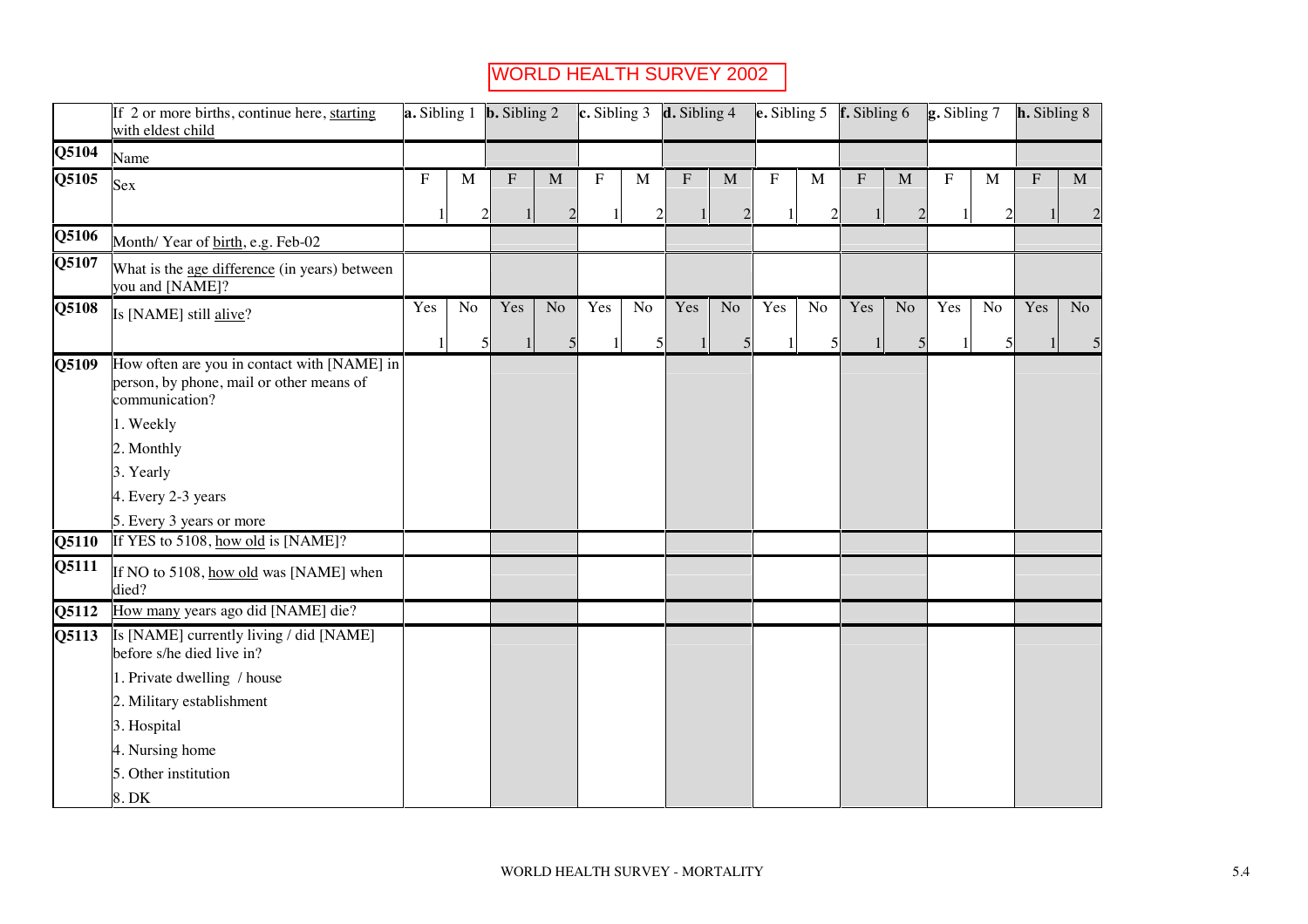#### **Verbal Autopsy**  ..

### WORLD HEALTH SURVEY 2002

For each sibling death recorded in Section B-1, answer the following questions. .

|       | Complete columns for all siblings.                                                                          | a. Sibling 1 |    | <b>b.</b> Sibling 2 |                | $\ $ c. Sibling 3 |    | <b>d.</b> Sibling 4 |                | $\left  \mathbf{e} \cdot \mathbf{S}$ ibling 5 |                | $\overline{f}$ . Sibling 6 |                | $\left  \mathbf{g}$ . Sibling 7 |                | $\mathbf{h}$ . Sibling 8 |                |                       |
|-------|-------------------------------------------------------------------------------------------------------------|--------------|----|---------------------|----------------|-------------------|----|---------------------|----------------|-----------------------------------------------|----------------|----------------------------|----------------|---------------------------------|----------------|--------------------------|----------------|-----------------------|
| Q5200 | If deceased, a woman aged 15-49, was she<br>pregnant when she died?                                         | Yes          | No | Yes                 | N <sub>o</sub> | Yes               | No | Yes                 | No.            | Yes                                           | N <sub>o</sub> | Yes                        | N <sub>o</sub> | Yes                             | No             | Yes                      | N <sub>o</sub> |                       |
| Q5201 | If deceased, a woman aged 15-49 did she die<br>during childbirth?                                           | Yes          | No | Yes                 | N <sub>o</sub> | Yes               | No | Yes                 | N <sub>o</sub> | Yes                                           | N <sub>o</sub> | Yes                        | N <sub>o</sub> | Yes                             | N <sub>o</sub> | Yes                      | N <sub>o</sub> |                       |
| Q5202 | If deceased, a woman aged 15-49 did she die<br>within 2 months after the end of pregnancy or<br>childbirth? | Yes          | No | Yes                 | N <sub>o</sub> | Yes               | No | Yes                 | No.            | Yes                                           | N <sub>o</sub> | Yes                        | N <sub>o</sub> | Yes                             | N <sub>o</sub> | Yes                      | N <sub>o</sub> |                       |
| Q5203 | Was the death associated with injury?                                                                       | Yes          | No | Yes                 | N <sub>o</sub> | Yes               | No | Yes                 | No.            | Yes                                           | N <sub>o</sub> | Yes                        | N <sub>o</sub> | Yes                             | No             | Yes                      | N <sub>o</sub> | If No, Go to<br>Q5207 |
| Q5204 | Was it due to                                                                                               |              |    |                     |                |                   |    |                     |                |                                               |                |                            |                |                                 |                |                          |                |                       |
|       | 1. Accident                                                                                                 |              |    |                     |                |                   |    |                     |                |                                               |                |                            |                |                                 |                |                          |                |                       |
|       | 2. Suicide                                                                                                  |              |    |                     |                |                   |    |                     |                |                                               |                |                            |                |                                 |                |                          |                |                       |
|       | 3. Murder                                                                                                   |              |    |                     |                |                   |    |                     |                |                                               |                |                            |                |                                 |                |                          |                |                       |
|       | 4. War                                                                                                      |              |    |                     |                |                   |    |                     |                |                                               |                |                            |                |                                 |                |                          |                |                       |
|       | 5. Natural disaster                                                                                         |              |    |                     |                |                   |    |                     |                |                                               |                |                            |                |                                 |                |                          |                |                       |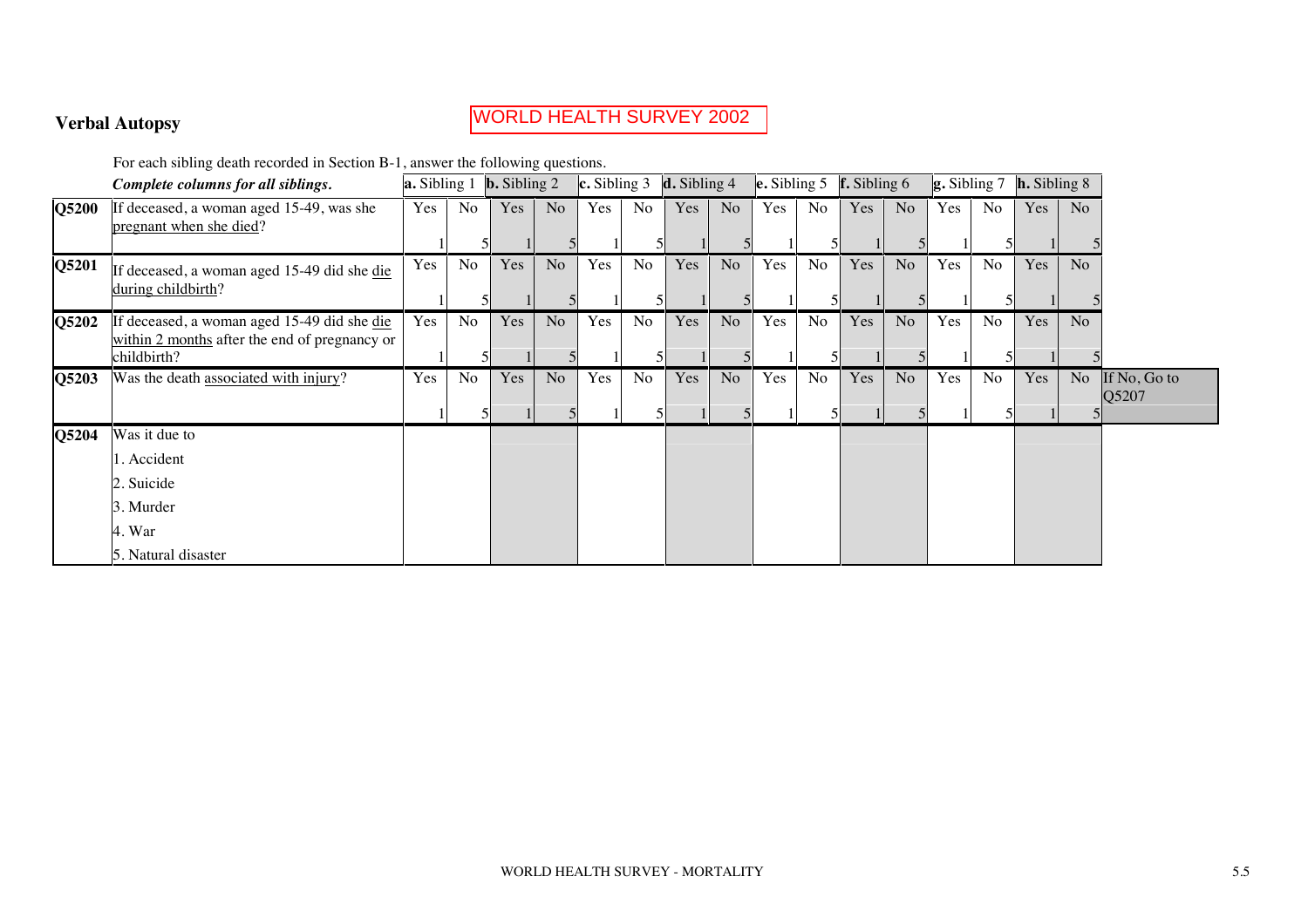|  |  | <b>a.</b> Sibling 1 <b>b.</b> Sibling 2 <b>c.</b> Sibling 3 <b>d.</b> Sibling 4 <b>e.</b> Sibling 5 <b>f.</b> Sibling 6 <b>g.</b> Sibling 7 <b>h.</b> Sibling 8 |  |  |
|--|--|-----------------------------------------------------------------------------------------------------------------------------------------------------------------|--|--|
|  |  |                                                                                                                                                                 |  |  |

| Q5205 | Provide details of events that led to the     |  |  |  |  |
|-------|-----------------------------------------------|--|--|--|--|
|       | injury.                                       |  |  |  |  |
|       | What was the mechanism or cause of injury?    |  |  |  |  |
|       | 1. Motor vehicle                              |  |  |  |  |
|       | 2. Pedestrian-vehicle crash                   |  |  |  |  |
|       | 3. Motorcycle                                 |  |  |  |  |
|       | 4. Pedal cycle                                |  |  |  |  |
|       | 5. Fall                                       |  |  |  |  |
|       | 6. Gunshot, firearm related                   |  |  |  |  |
|       | 7. Landmine / bomblast                        |  |  |  |  |
|       | 8. Stab / cut / pierce                        |  |  |  |  |
|       | 9. Fire / burn                                |  |  |  |  |
|       | 10. Poisoning                                 |  |  |  |  |
|       | 11. Near drowning / drowning / submersion     |  |  |  |  |
|       | 12. Other mechanism / cause of injury         |  |  |  |  |
| Q5206 | Where did the injury occur?                   |  |  |  |  |
|       | 1. Home                                       |  |  |  |  |
|       | 2. School                                     |  |  |  |  |
|       | 3. Street/highway                             |  |  |  |  |
|       | 4. Parking lot                                |  |  |  |  |
|       | 5. Trade and service areas (shop, bank, etc.) |  |  |  |  |
|       | 6. Farm                                       |  |  |  |  |
|       | 7. River/lake/stream/ocean                    |  |  |  |  |
|       | 8. Industrial/construction area               |  |  |  |  |
|       | 9. Other public building                      |  |  |  |  |
|       | 10. Other                                     |  |  |  |  |
|       | Specify others                                |  |  |  |  |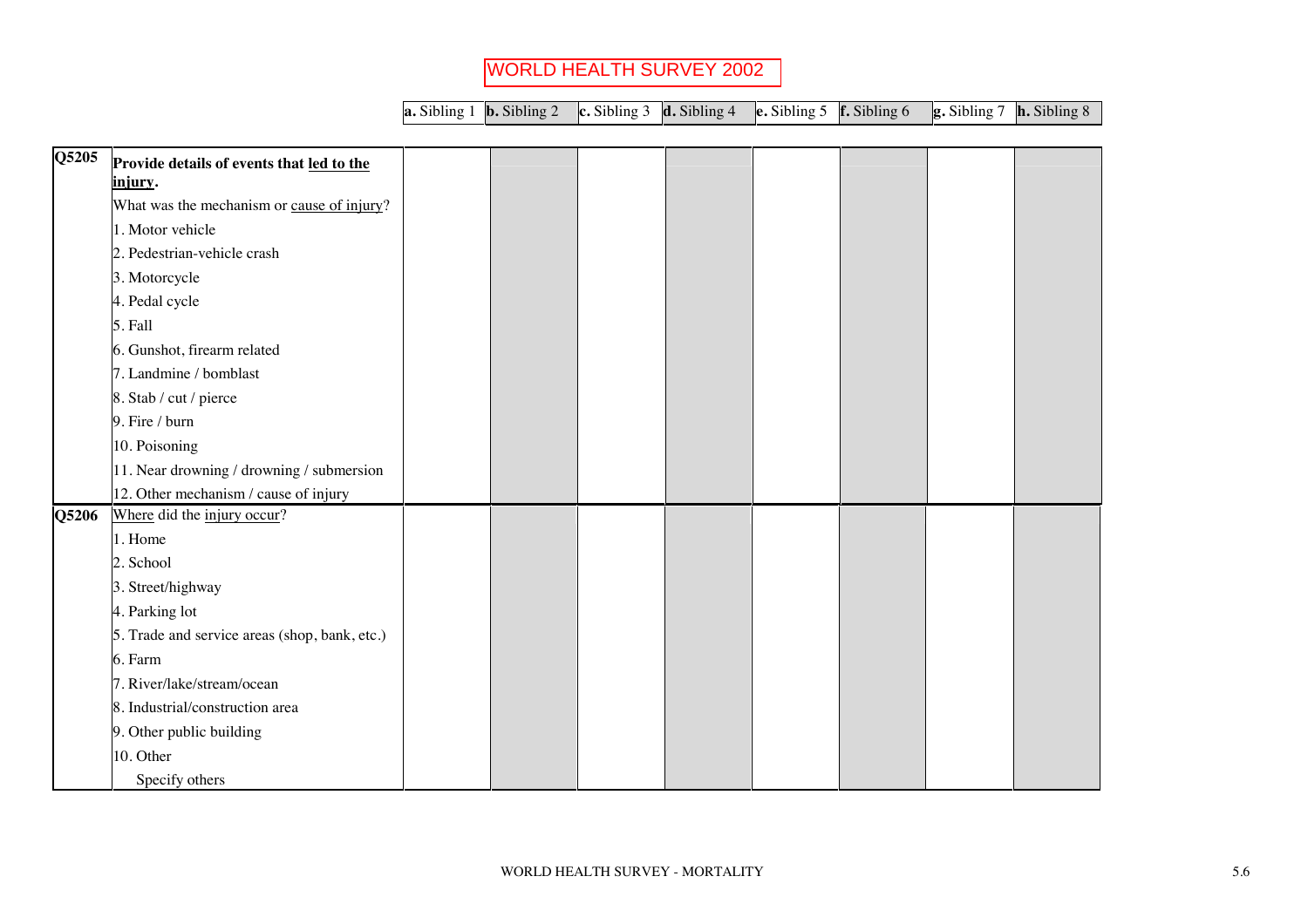|       |                                                                                                   | $ {\bf a}$ . Sibling 1 $ {\bf b}$ . Sibling 2 |                |     |                |     |                | <b>c.</b> Sibling 3 <b>d.</b> Sibling 4 |                |     | e. Sibling $5 \text{ }$ f. Sibling 6 |     |                | $\left  \mathbf{g} \right $ . Sibling 7 |                | $\mathbf{h}$ . Sibling 8 |                |
|-------|---------------------------------------------------------------------------------------------------|-----------------------------------------------|----------------|-----|----------------|-----|----------------|-----------------------------------------|----------------|-----|--------------------------------------|-----|----------------|-----------------------------------------|----------------|--------------------------|----------------|
| Q5207 | Did the deceased report / experience chest<br>pain lasting less than 24 hrs in the month          | Yes                                           | N <sub>o</sub> | Yes | N <sub>o</sub> | Yes | N <sub>o</sub> | Yes                                     | N <sub>o</sub> | Yes | N <sub>o</sub>                       | Yes | N <sub>o</sub> | Yes                                     | N <sub>o</sub> | Yes                      | N <sub>o</sub> |
|       | preceding the death?                                                                              |                                               |                |     |                |     |                |                                         |                |     |                                      |     |                |                                         |                |                          |                |
| Q5208 | Did the deceased experience paralysis of any<br>part of the body in the month preceding<br>death? | Yes                                           | No             | Yes | N <sub>o</sub> | Yes | N <sub>o</sub> | Yes                                     | N <sub>o</sub> | Yes | No                                   | Yes | N <sub>o</sub> | Yes                                     | No             | Yes                      | N <sub>o</sub> |
| Q5209 | If yes, was the paralysis accompanied or<br>followed by sudden loss of consciousness?             | Yes                                           | N <sub>o</sub> | Yes | No             | Yes | N <sub>o</sub> | Yes                                     | N <sub>o</sub> | Yes | N <sub>o</sub>                       | Yes | N <sub>o</sub> | Yes                                     | N <sub>0</sub> | Yes                      | N <sub>o</sub> |
| Q5210 | Did the deceased have a cough that lasted<br>more than 3 weeks?                                   | Yes                                           | No             | Yes | N <sub>o</sub> | Yes | N <sub>o</sub> | Yes                                     | N <sub>o</sub> | Yes | No                                   | Yes | N <sub>o</sub> | Yes                                     | No             | Yes                      | N <sub>o</sub> |
| Q5211 | If yes, was there blood in the sputum?                                                            | Yes                                           | N <sub>o</sub> | Yes | N <sub>o</sub> | Yes | N <sub>o</sub> | Yes                                     | N <sub>o</sub> | Yes | N <sub>o</sub>                       | Yes | N <sub>o</sub> | Yes                                     | N <sub>o</sub> | Yes                      | N <sub>o</sub> |
| Q5212 | Did (s) he receive any medical treatment for<br>tuberculosis?                                     | Yes                                           | No             | Yes | N <sub>o</sub> | Yes | N <sub>o</sub> | Yes                                     | N <sub>o</sub> | Yes | No                                   | Yes | N <sub>o</sub> | Yes                                     | No             | Yes                      | N <sub>o</sub> |
| Q5213 | Did the deceased have diarrhoea that lasted<br>more than a month?                                 | Yes                                           | N <sub>o</sub> | Yes | N <sub>o</sub> | Yes | N <sub>o</sub> | Yes                                     | N <sub>o</sub> | Yes | N <sub>o</sub>                       | Yes | N <sub>o</sub> | Yes                                     | N <sub>o</sub> | Yes                      | N <sub>o</sub> |
| Q5214 | Was there any rapid loss of weight?                                                               | Yes                                           | No             | Yes | N <sub>o</sub> | Yes | N <sub>o</sub> | Yes                                     | N <sub>o</sub> | Yes | No                                   | Yes | N <sub>o</sub> | Yes                                     | N <sub>o</sub> | Yes                      | No             |
| Q5215 | Were there any white patches in the mouth?                                                        | Yes                                           | No             | Yes | N <sub>o</sub> | Yes | No             | Yes                                     | N <sub>o</sub> | Yes | No                                   | Yes | N <sub>o</sub> | Yes                                     | N <sub>o</sub> | Yes                      | N <sub>o</sub> |

Time End:  $\_\_$   $\_\_$  :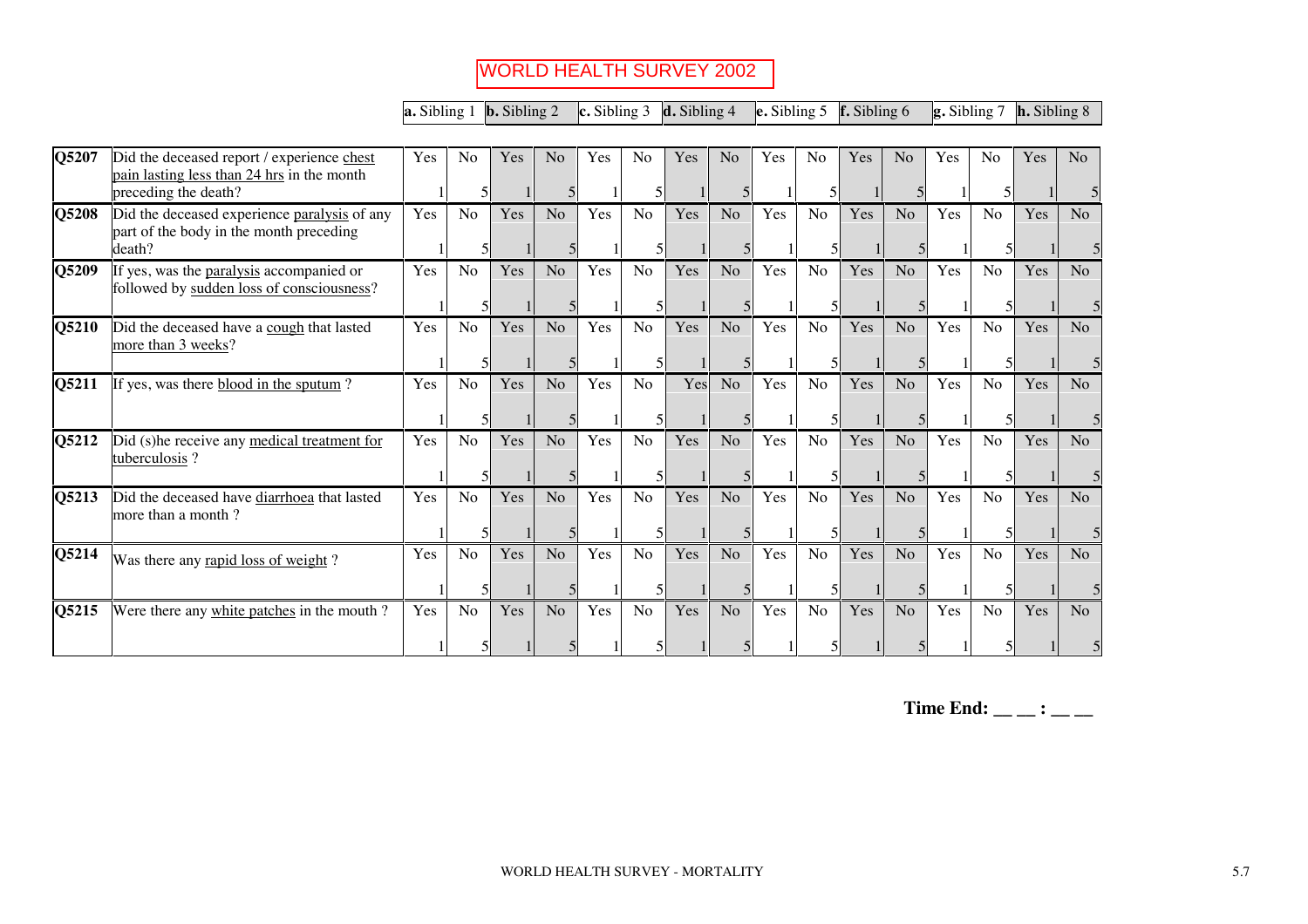| Q6751 | During the last.<br>2 months, did you receive any medical care or treatment<br>. Yes | 5. No | If No: Go to |
|-------|--------------------------------------------------------------------------------------|-------|--------------|
|       | trom a dentist or other oral health specialist for this problem with your            |       | Q6757        |
|       | and/or teeth:<br>lmouth-                                                             |       |              |
|       |                                                                                      |       |              |

#### What types of care or treatment did you receive for this problem with your mouth and / or teeth?

*Probe for all types of care or treatment. Record in questions 6752-6756 all types mentioned.* 

| Q6752 | Medication                                              | 1. Yes          | 5. No  |
|-------|---------------------------------------------------------|-----------------|--------|
| Q6753 | Dental work / oral surgery                              | 1. Yes          | 5. No  |
| Q6754 | Dentures or bridges                                     |                 | 5. No. |
| Q6755 | Information or counseling on dental care / oral hygiene | $Y$ es          | 5. No. |
| Q6756 | Other oral treatment                                    | 1. Yes: Specify | 5. No  |
|       |                                                         |                 |        |
| Q6757 | Have you lost all of your natural teeth?                | 1. Yes          | 5. No  |
|       |                                                         |                 |        |

#### **CARE FOR ROAD TRAFFIC AND OTHER INJURIES** *(Questions to be asked to all respondents)*

| Q6800 | In the past 12 months, have you been involved in a road traffic accident<br>where you suffered from bodily injury?<br><i>PROBE</i> : This could have been an accident in which you were involved<br>either as the occupant of a motor vehicle, or when you were riding a<br>motorcycle or bicycle, or walking. | 5. No<br>$1.$ Yes            |                              |                                                          |                         |                        | If No: Go to<br>Q6806 |  |
|-------|----------------------------------------------------------------------------------------------------------------------------------------------------------------------------------------------------------------------------------------------------------------------------------------------------------------|------------------------------|------------------------------|----------------------------------------------------------|-------------------------|------------------------|-----------------------|--|
| Q6801 | When (in the last 12 months) did the accident happen?                                                                                                                                                                                                                                                          | . Within the<br>last 30 days | $\vert 2.1$ -2 months<br>ago | $3.3 - 5$ months<br>ago                                  | ago                     | $\vert 4.6$ -12 months | 8. DK                 |  |
| O6802 | Did you receive any medical care or treatment for your injuries?                                                                                                                                                                                                                                               | 1. Yes                       | 5. No                        |                                                          |                         |                        | If No: Go to<br>Q6806 |  |
| Q6803 | Where did you first receive care?<br><b>READ CHOICES</b><br>If care received from ambulance, hospital or outpatient facility, ask if it<br>was government operated or private.                                                                                                                                 | 1. On-site,<br>ambulance     | 2. Hospital                  | 3. Outpatient<br>facility                                | 4. Private<br>physician | Traditional<br>healer  | 6. Other              |  |
| O6804 | Was it government operated or private?                                                                                                                                                                                                                                                                         | 1. Government operated       |                              | 2. Private (including for-<br>profit and not-for-profit) |                         | 8. DK                  |                       |  |